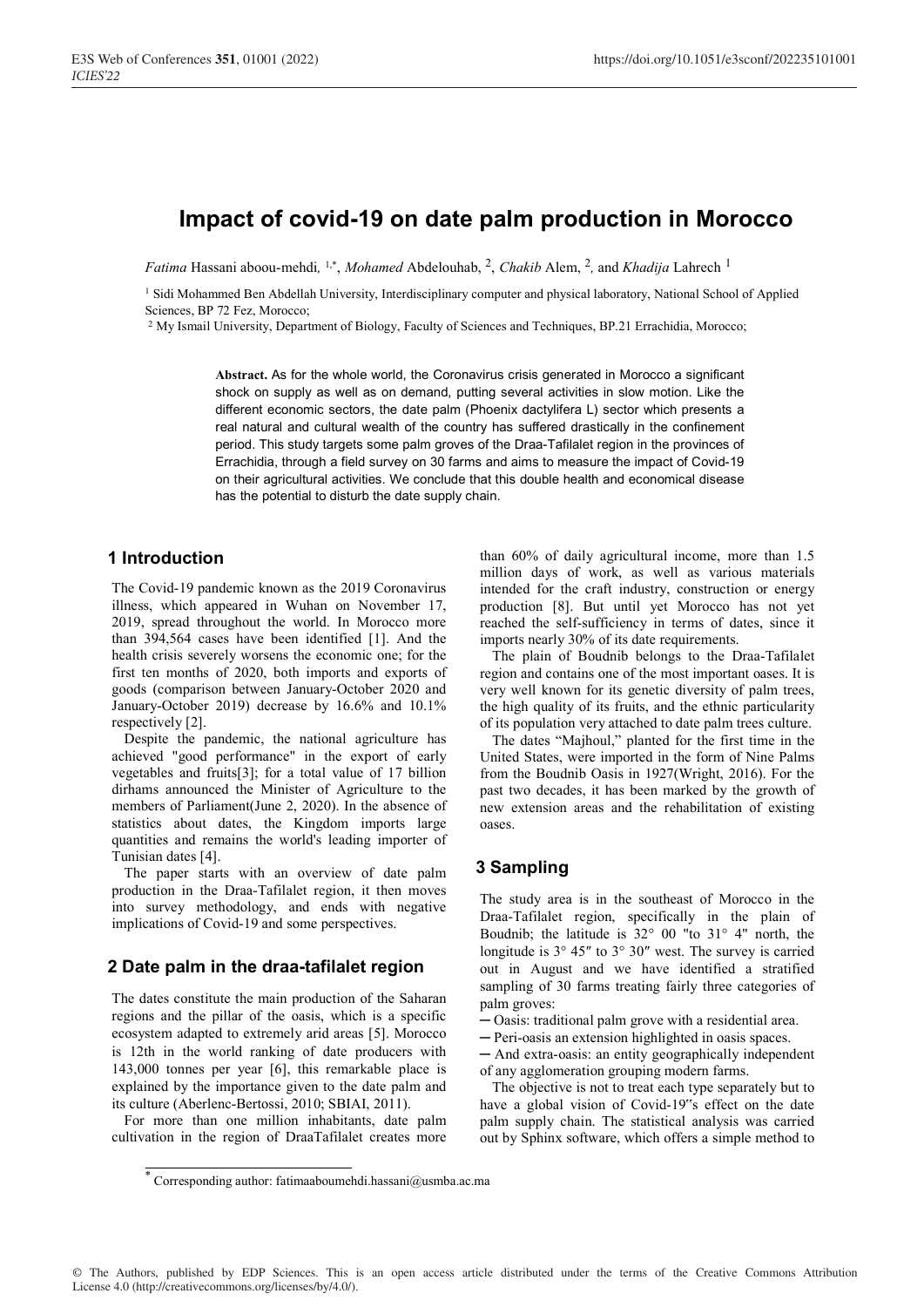describe and summarize the data collected in a meaningful way.

### 4 Impact of covid-19

Overall, 60% of respondents are affirmed that the pandemic has an impact on their agricultural activities (Fig. 1).



#### Fig. 1. Covid-19 impact

Moreover, 94.4% of respondents claimed to have difficulties in sourcing raw materials. The following graph (Fig.2) shows a major need for livestock feed in the oasis farms which becomes insufficient and expensive; the 2019-2020 agricultural campaign is already experiencing a surge in food prices [11], and the situation was accentuated with the pandemic especially in regions far from straw production areas such as the Boudnib region.

And on the other side we found inputs in the extraoasis. It is strongly explained by road transport restrictions also affected by the crisis, even that the transport of goods was suspended from the prohibition decision; but there were other constraints related to complicated administrative procedures, the closure of technical control centers, and the suspension of certain activities related to transport (spare parts, pneumatic center and associated services) [12].



Fig. 2. Raw materials

Therefore, the farmers surveyed declare that they haven't received these raw materials on time and in good quantity and quality.

According to the survey (Fig. 3), the isolation of some farms managers abroad or outside Boudnib and the lack of manpower because of transport limitations (number of people, social distancing…) [13] and fears of infection are the most important problem, which affects mainly the modern and peri-oasis, for the reason that the traditional one based essentially on family labor.

 This year the pollination phase unfortunately coincides with the confinement period; it's a crucial step to ensure fruit production [14] and takes place in spring (March-May) [15].

Indeed, this activity is labor intensive, particularly that the majority apply the traditional method. Due to the general sanitary confinement, there was a shortage of seasonal manpower and the farmers suffered several difficulties in circulating and bringing back the pollen grains.

Besides, strict measures established by the authorities in the region to limit the spread of coronavirus (no circulation after 1 p.m., compulsory authorization, masks…) make farmers very afraid to meet people and work, mainly in the oasis and the peri-oasis, where most people are old and illiterate.



Fig. 3. Major problems related to the pandemic

Date marketing chain is very complicated in the region, and can't be evaluated by a simple survey; there are farmers who sell the product on the feet to collectors and others in bulk. The entire quantity harvested is destined mostly for local markets with little interest in exporting, which is usually related to high value market products (Majhoul & Boufagous).

Admittedly, in Morocco like all countries, the fear of confinement and the risk of a food shortage result in an increase in the purchase of food products to make provisions without excluding dates. But according to respondents this year the demand has decreased even during the month of Ramadan (23April-23May) when Moroccans consume more dates.

First, owing to the sharp rise in the unemployment rate, increased from 9.4% to 12.7% nationally, from 12.7% to 16.5% in urban areas and from 4.5% to 6.8% in rural areas. The loss of 581,000 jobs between the third quarter of 2019 and the same period in 2020 [16], with about 518,000 unemployed in the "service" and